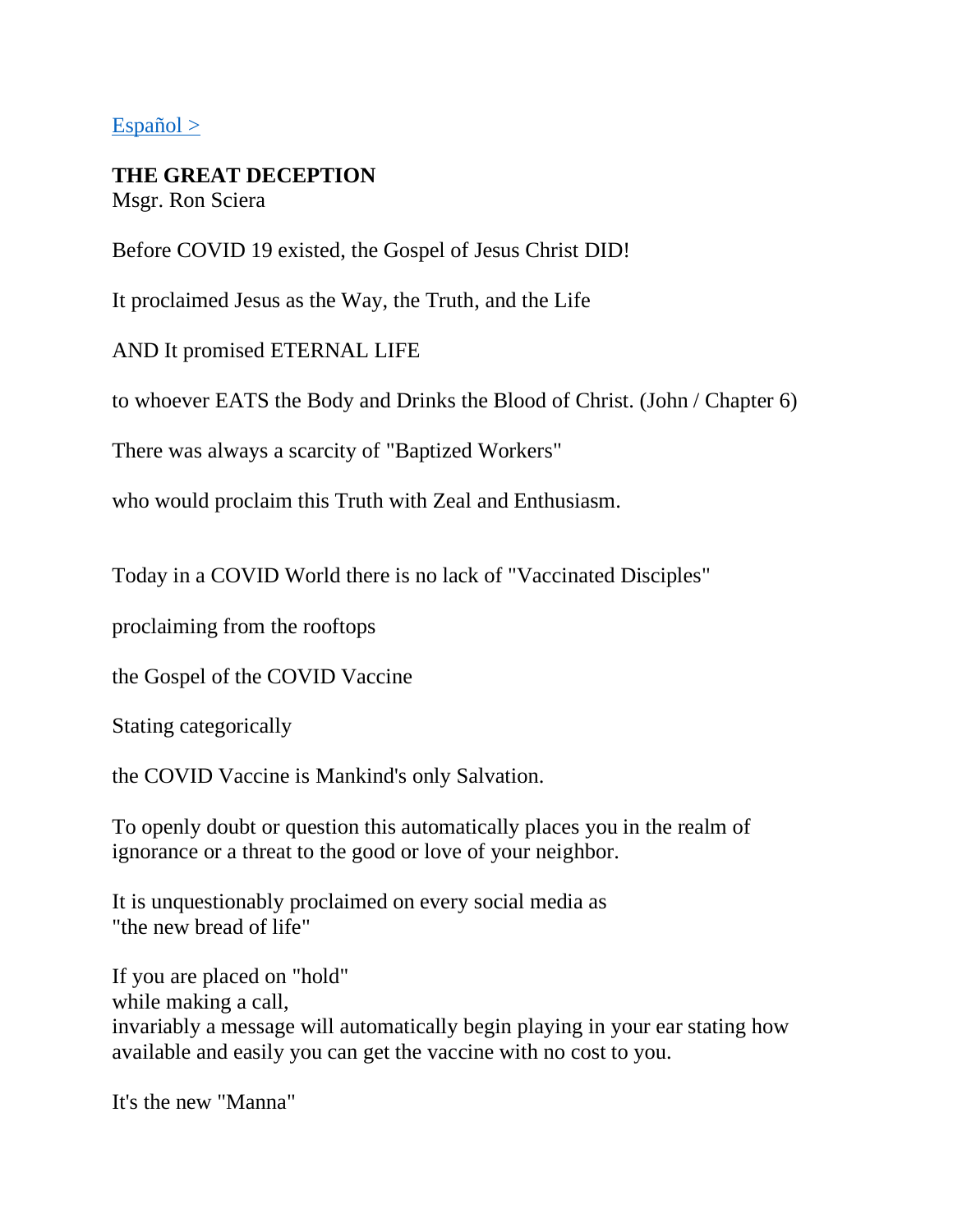that falls freely from the skies.

The Evil One has fashioned a new Golden Calf for mankind to worship for their salvation.

The Evil One has always excelled in mimicking Christ and deceiving those having

"little faith and great fear."

The History of the world has proven when mankind believes more in the

"Word of the Government "

than in the

"Word of God"

there is a terrible price to pay.

Those who keep the faith may have to suffer equally or even more than those who don't

But our faith will not go unrewarded, while sadly those with misguided faith will not go unpunished.

Therefore, use your time wisely to nourish and strengthen your faith with the Word and Sacraments.

Jesus has conquered death and overcome the world and we,

"With Him, In Him and Through Him" will do likewise!

#### AMEN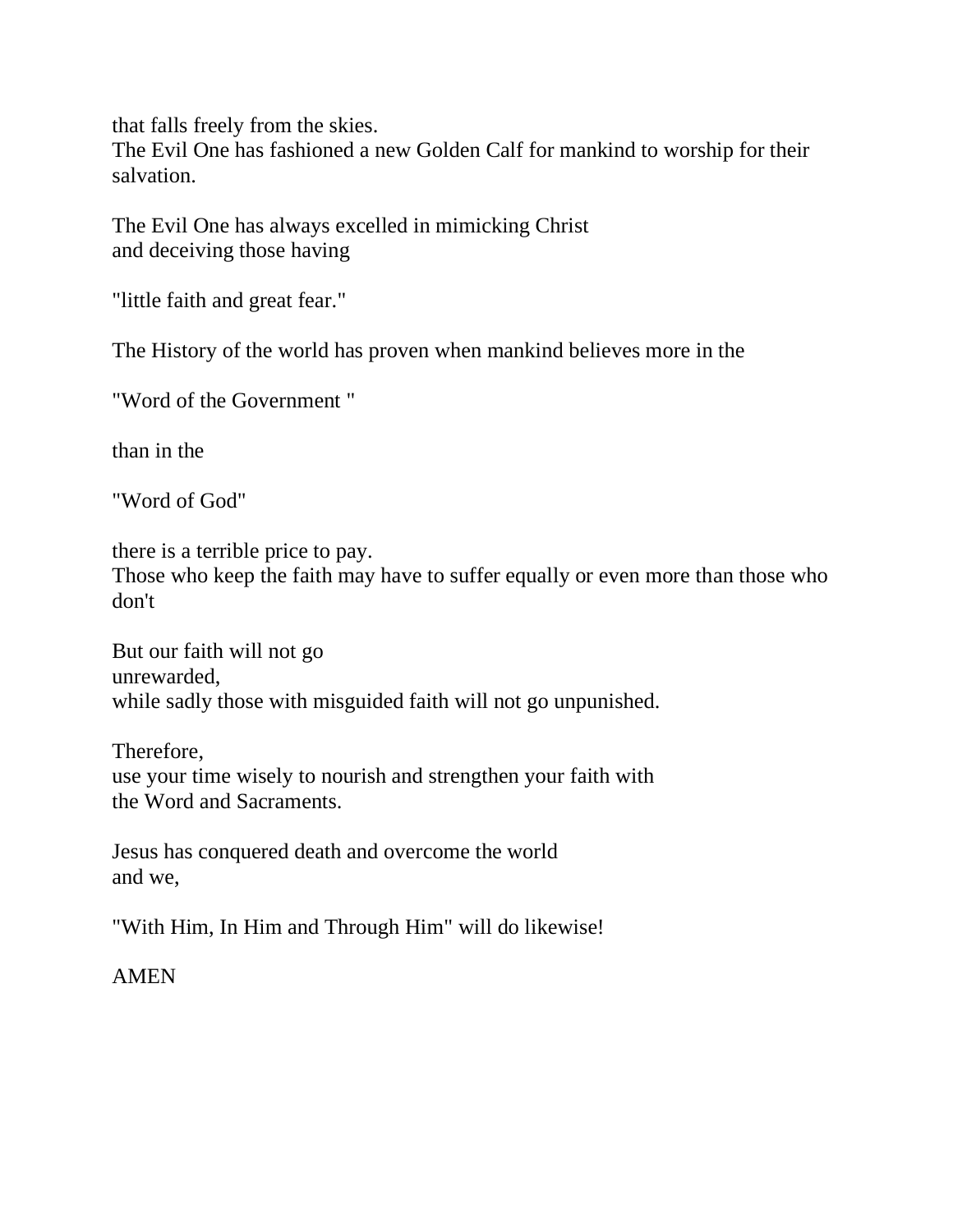#### <span id="page-2-0"></span>**Español**

# **EL GRAN ENGAÑO**

Padre Ron Sciera

Antes de que existiera el COVID 19, el Evangelio de Jesucristo

## ¡YA EXISTÍA!

Proclamó a Jesús como el Camino, la Verdad y la Vida

Y prometió

#### VIDA ETERNA

A quien COMA el Cuerpo y Beba la Sangre de Cristo. (Juan / Capítulo 6)

Siempre hubo escasez de

"Obreros bautizados"

Que proclamen esta Verdad con Celo y Entusiasmo.

Hoy en un Mundo con COVID no faltan

"Discípulos vacunados"

proclamando desde los tejados

El Evangelio de la Vacuna COVID

Declarando categóricamente que

La vacuna COVID es la única Salvación de la Humanidad.

Dudar o cuestionar abiertamente esto te coloca automáticamente en el reino de la ignorancia o una amenaza para el bien o el amor de tu prójimo.

Indiscutiblemente se proclama en todas las redes sociales como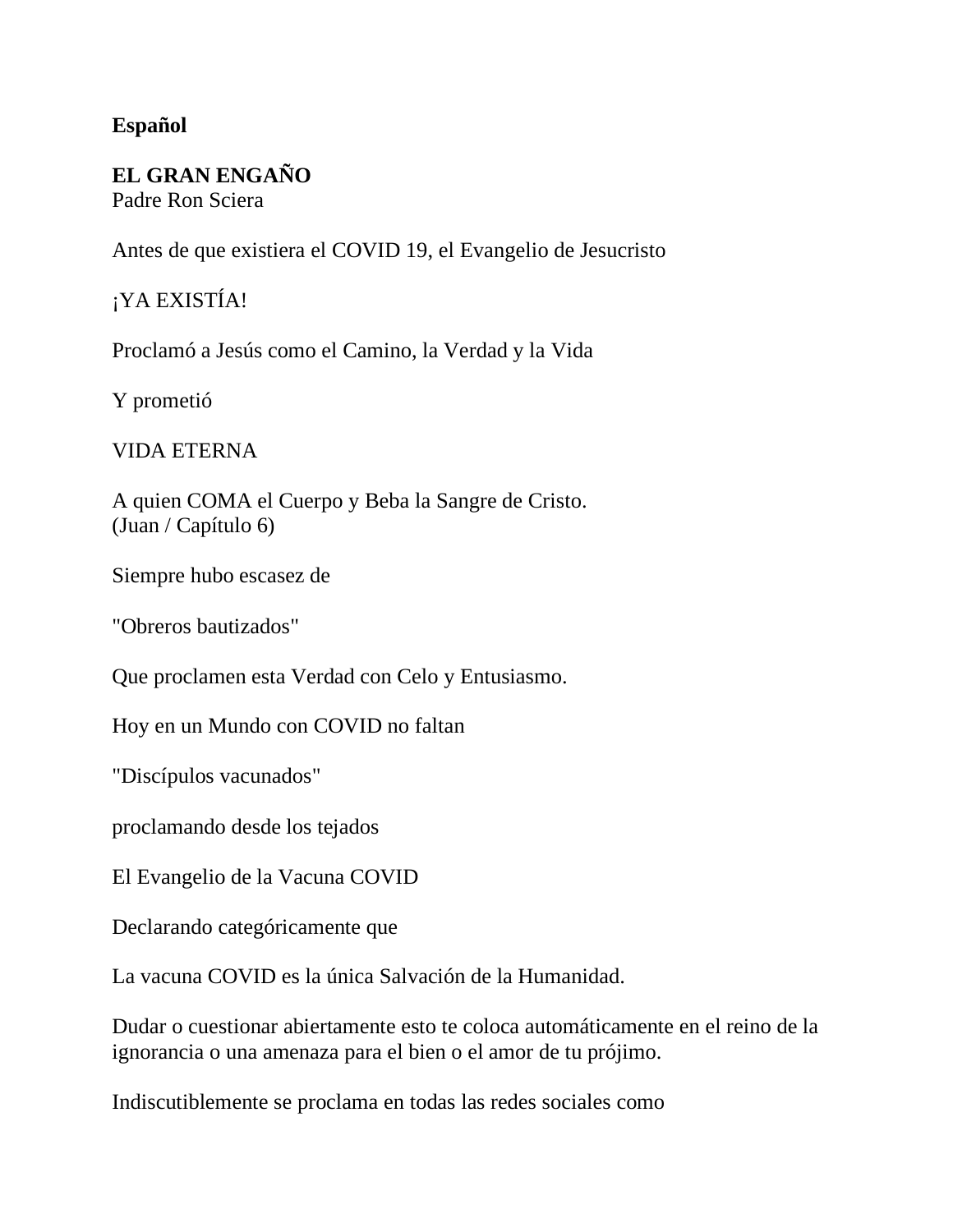"El nuevo pan de vida"

Si te ponen en "espera" mientras haces una llamada, invariablemente, un mensaje comenzará automáticamente indicando cuán disponible y fácil puedes obtener la vacuna sin costo alguno.

Es el nuevo "Maná" que cae libremente de los cielos. El Maligno ha creado un nuevo Becerro de Oro para que la humanidad lo adore para su salvación.

El Maligno siempre se ha destacado por imitar a Cristo y engañar a los que tienen

"poca fe y mucho miedo".

La Historia del mundo ha demostrado que cuando la humanidad cree más en la

"Palabra del Gobierno"

que en la

"Palabra de Dios"

hay que pagar un precio terrible.

Aquellos que mantienen fe pueden tener que sufrir igual o incluso más que aquellos que no.

Pero nuestra fe no quedará sin recompensa, mientras que, lamentablemente, aquellos con una fe errada no quedarán impunes.

Por lo tanto, usa tu tiempo sabiamente para nutrir y fortalecer tu fe con la Palabra y los Sacramentos.

Jesús conquistó la muerte y venció al mundo y nosotros,